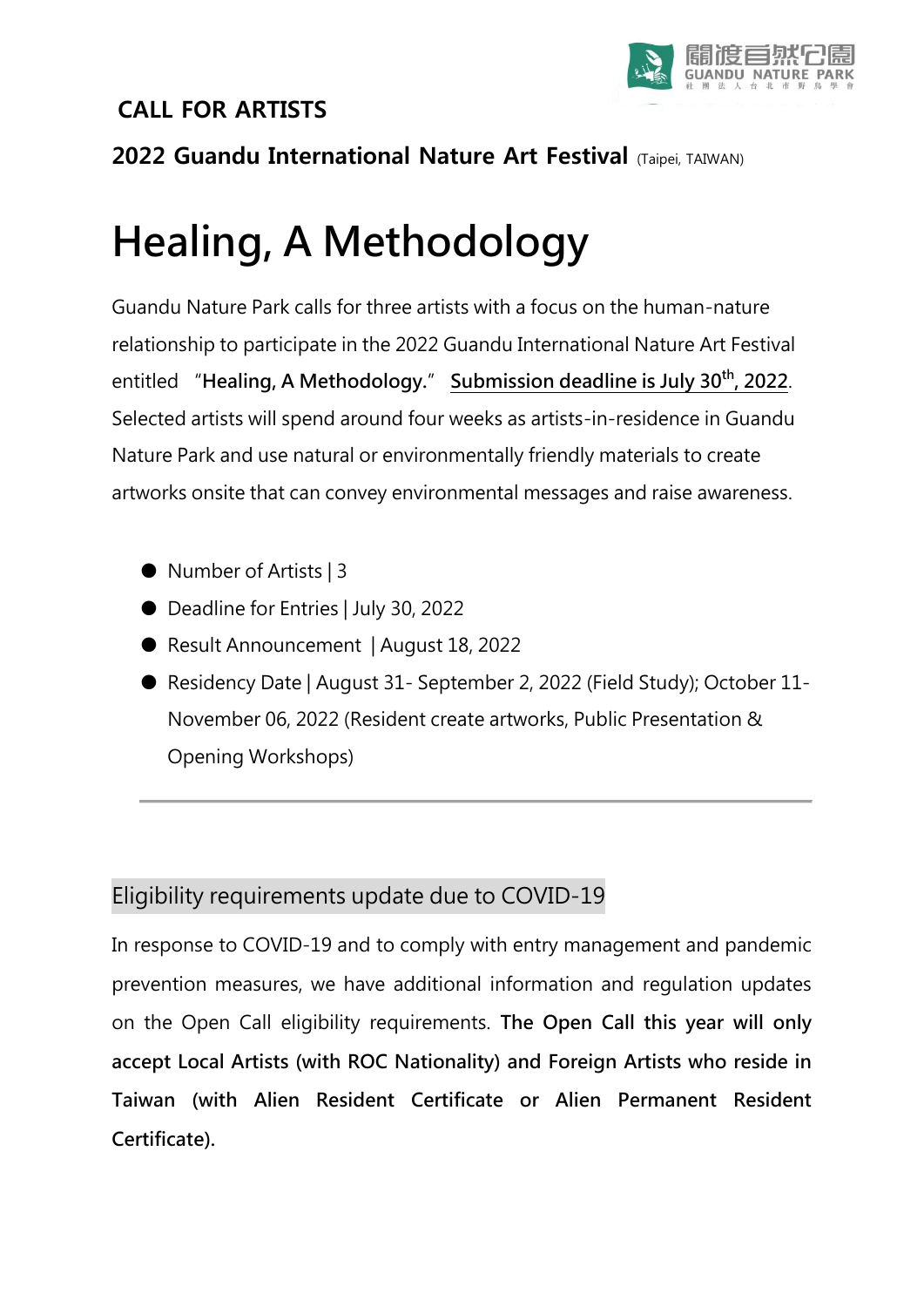# **About The Festival**

Guandu International Outdoor Sculpture Festival, dating back to 2006, was Taiwan's first large-scale natural art festival held in a conservation park. Each year, multiple international artists are invited to use natural materials to create site-specific outdoor installations that can show beautiful aesthetics and communicate environmental messages. The creative process values public engagement and incorporates local culture through dialogue and cooperation. The event is rooted in Guandu Wetland with deep ecological conservation value and rich estuary culture. It creates a space for dialogue between man, art and nature and discusses the important topic of "human-nature relationship" in the hope of finding a balance point for the imbalance between modern society and nature.

For the past ten years, the Festival has painted a blueprint for Guandu Nature Park on the coexistence of estuary culture, wetland conservation and environmental art. Resetting its title into "Guandu International Nature Art Festival" in 2016, the Festival, with over ten years of experience and inspiration, further puts into action to deepen the understanding and care of the place in the hope that everyone participating in the Festival will be more active in rebuilding the relationship between themselves and the environment and more inspired by nature to jointly find the direction for the sustainable future of life.

- Website http://www.quandu-natureart.tw/
- Facebook<https://www.facebook.com/GuanduNatureArtFest/>
- Youtube<https://goo.gl/K5S3uE>
- Online Catalog<https://goo.gl/H4yqcj>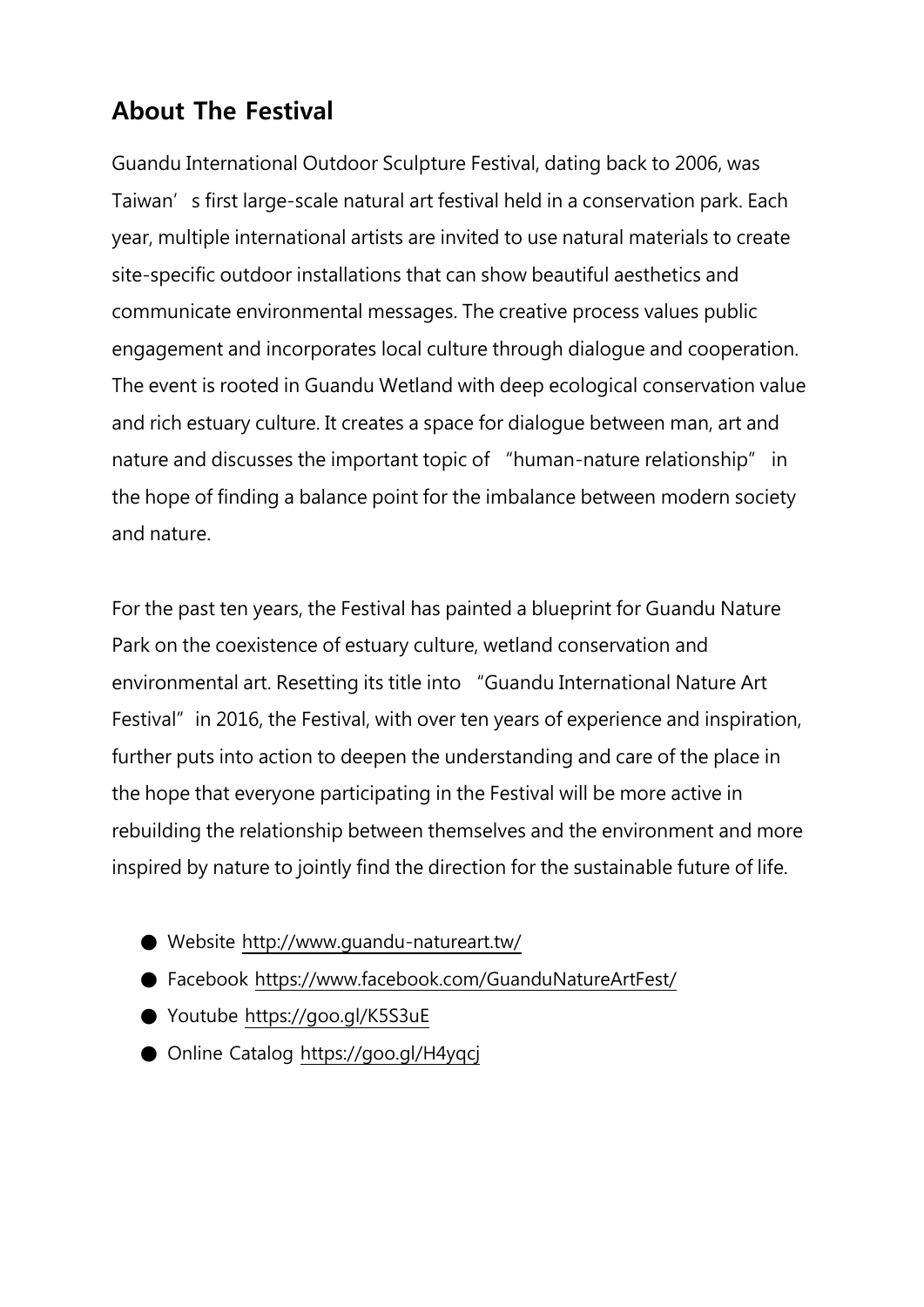# **Theme**

# Healing, A Methodology

# -Post Pandemic Era Ecological Creative Works

Exhibition Structure



Keywords: healing, post-pandemic era, anthropocene, ecological art, ecological psychology

#### Post-pandemic Era and Anthropocene

In late 2019, the world was hit by the COVID-19 pandemic, coupled with the extreme weather events due to global warming, we have seen frequent occurrences of changes in international political and economic situations, natural disasters, disease outbreaks, ecological imbalances and other conditions. Therefore, rethinking and redefining the various aspects of the human-nature relationship and the imbalance between the mind and the body have become the most important topics in the post-pandemic era. Reportedly, the new coronavirus was transmitted to humans through an intermediate animal host – bats. The viruses that originally existed in the natural environment were spread globally through human activities. "Anthropocene" is a geological concept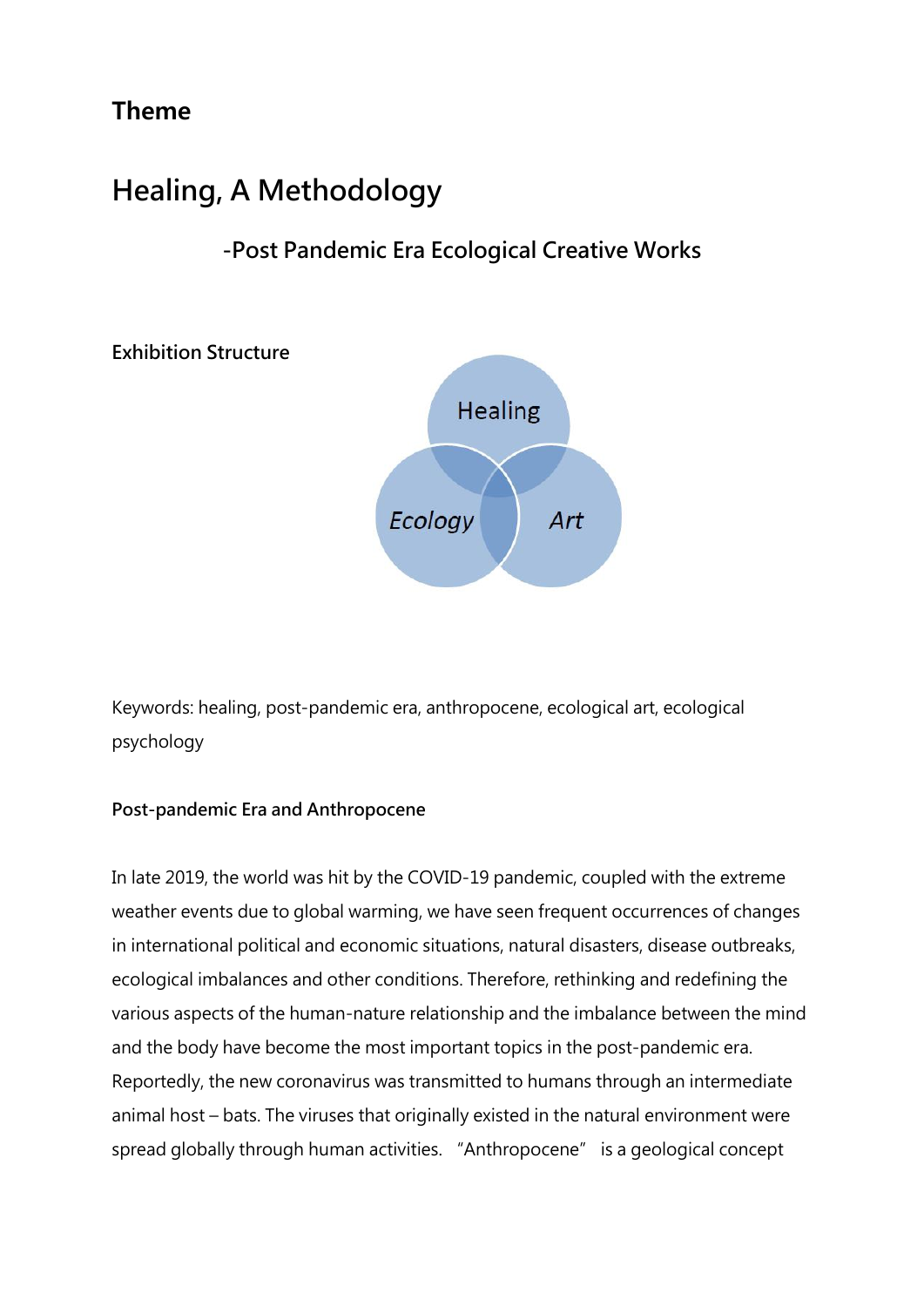proposed in 2000 by Paul J. Crutzen, a Dutch atmospheric chemist who won the Nobel Prize in 1995. He believes that human activity's impact on the planet is significant enough to form a new geologic epoch. It is a perfect term that sums up the numerous environmental predicaments we face today: global warming, extreme weather, air pollution, decline of ecological and biological diversity and so on. And the global pandemic brought by the new coronavirus (COVID-19) is only a small example of the result of those changes. It further makes prominent the fact that "nature" is the only foundation of all human activities and the importance of various interactive relationships.

#### Environmental Art and Healing

Finding ways to face the changing situation and use art to present the issue and reconnect and balance our relationship with nature is the focus of many environmental art practices. In the post-pandemic era, people in all fields are encouraged to 'go to nature' as a 'healing' measure. On the one hand, one can reconnect with nature and be relieved from the impact of interpersonal isolation due to the pandemic. This kind of contact with natural ecology and its effect on human psychology has led to many studies and attempts in ecological psychology. On the other, in addition to responding to the critical perspective of contemporary social and environmental changes, environmental art can also act as a medium for interacting with nature. Because art is not only the production of various forms and sensibilities of aesthetic feelings, from the perspective of the viewer, it is also an experimental and interactive experience. Hence, what we need is a concept that is closely integrated with ecology from the viewpoints of 'going to nature' and 'healing.' It is also to think about how human beings connect with sensibility through the environment, and to reflect on the possibility of 'healing' through artistic expressions and establishing a connection with nature. For this reason, utilizing art's sensitive means to connect human with natural ecology and in this way reexperience the healing nature of natural environments through art is the main direction of this exhibition.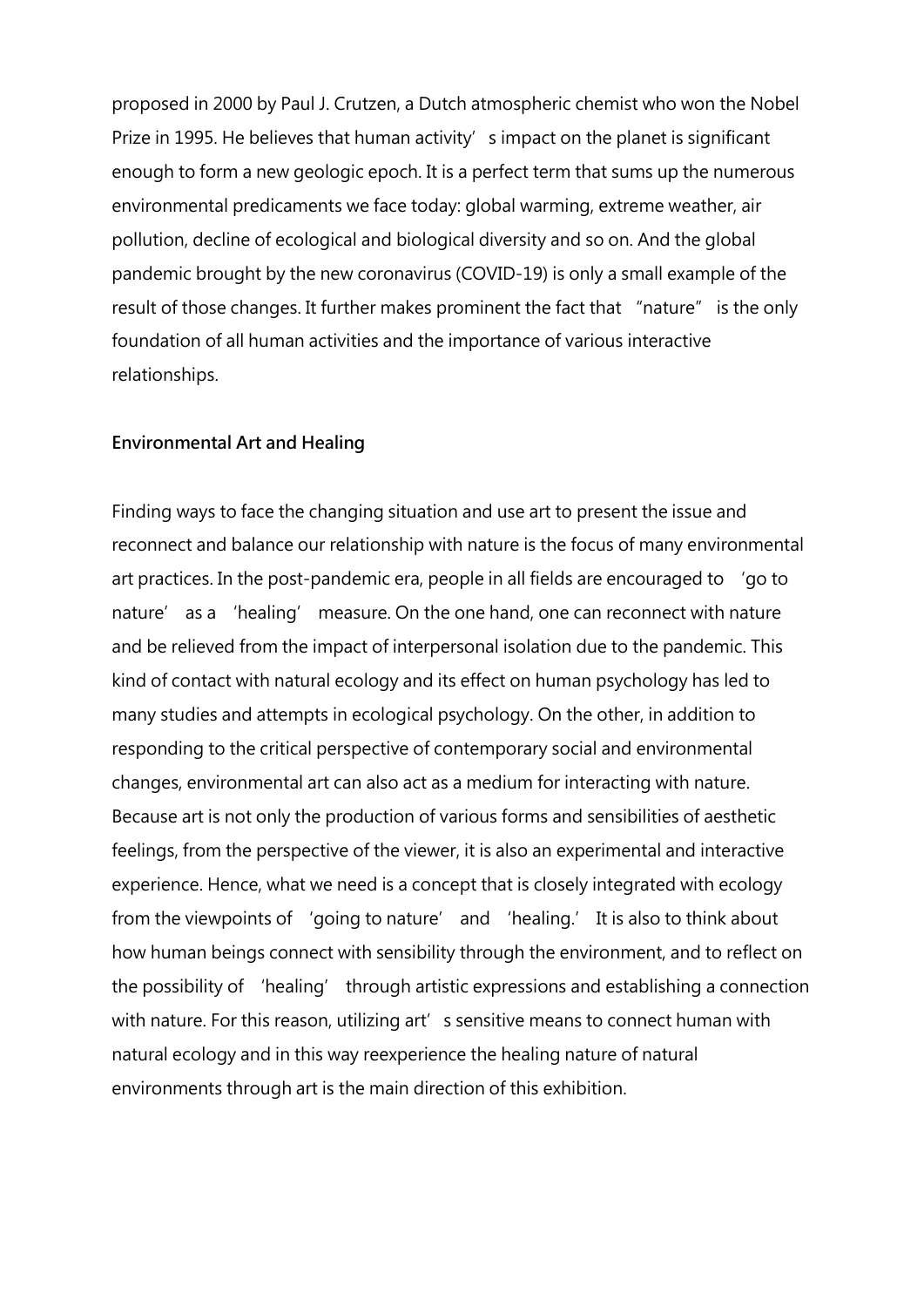# Open Call: Healing, A Methodology

Guandu Nature Park was officially founded in 2001. The motivation and reason behind its establishment can be seen as a healing mechanism for man and ecology. The organization of "Guandu International Nature Art Festival" starting 2006 also serves as an appeal for ecological equilibrium. Given the multiple challenges and changes due to the pandemic since 2019, we have set "healing" as this year's main theme for the Guandu International Nature Art Festival. Entering into its  $17<sup>th</sup>$  year, the subject of "healing" is in itself a functional appeal. The art creation is like an invitation from nature. Through the open call and invitations for artists, the Festival will think about in Anthropocene and post-pandemic era, how we lead the audience to go to nature through the combination of art and natural ecology, and experience the possibility of healing between art and nature. Let us undertake a walk to the "wilderness" and find the "healing."

### Creative Goal

The creative form is not limited. It can be cross-disciplinary contemporary art, visual art, installation art and so on. The use of natural materials is given priority to the media. The creative process must comply with the principle of being environmentally friendly. The creative works should be able to convey the values of habitat construction and bio diversity, ecology around Guandu, interactive connection between birds and humans, thereby raising awareness of ecological conservation.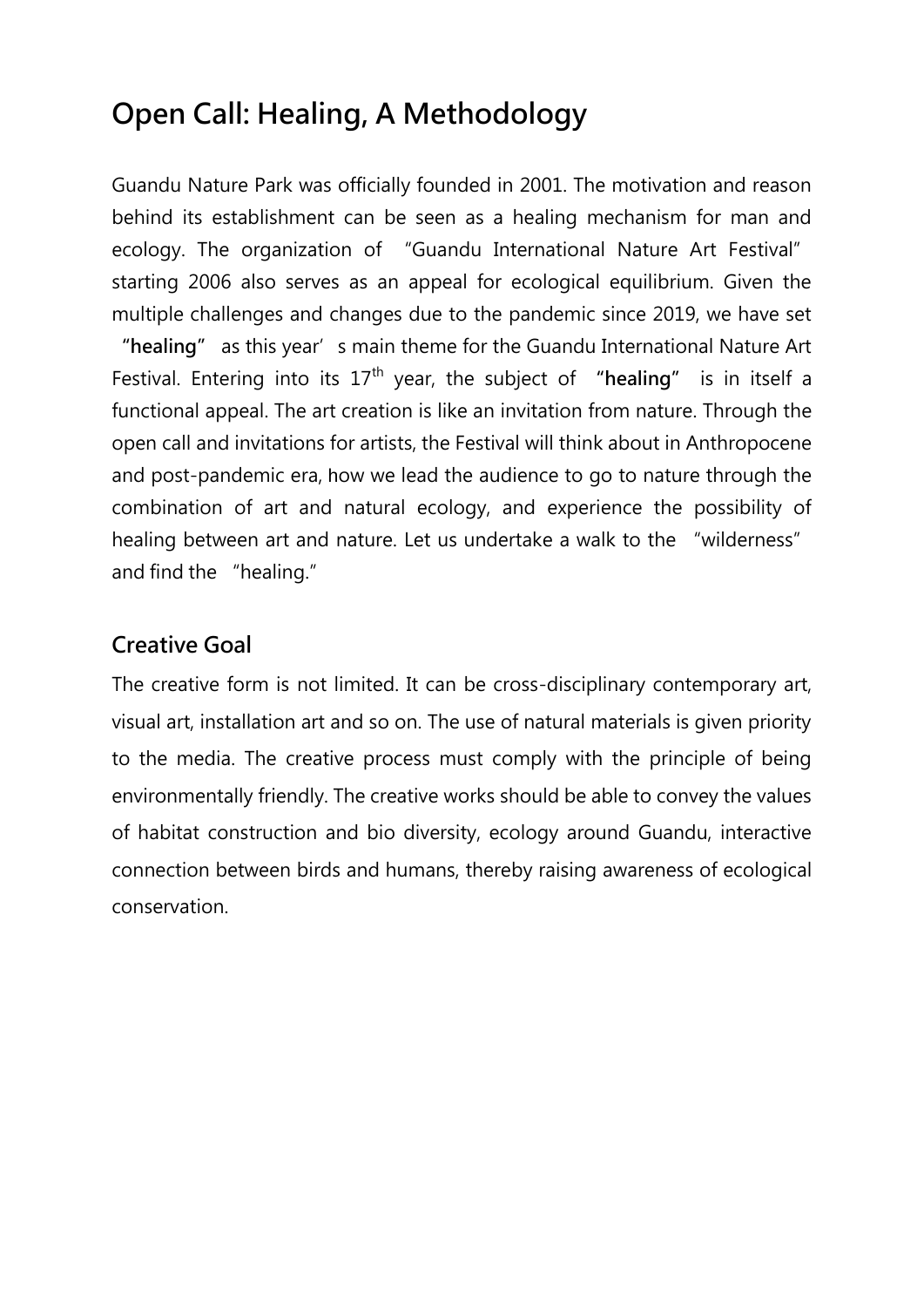# Venue

### Guandu Nature Park

Guandu Nature Park started to hold the Guandu International Outdoor Sculpture Festival in 2006. Every year, several artworks are installed in the main facility area of the park. The diverse environment provides artists with creativity and imagination. The artworks are created in different types of landscapes, including forest, wetland, grassland, pond and mudflat and so on.

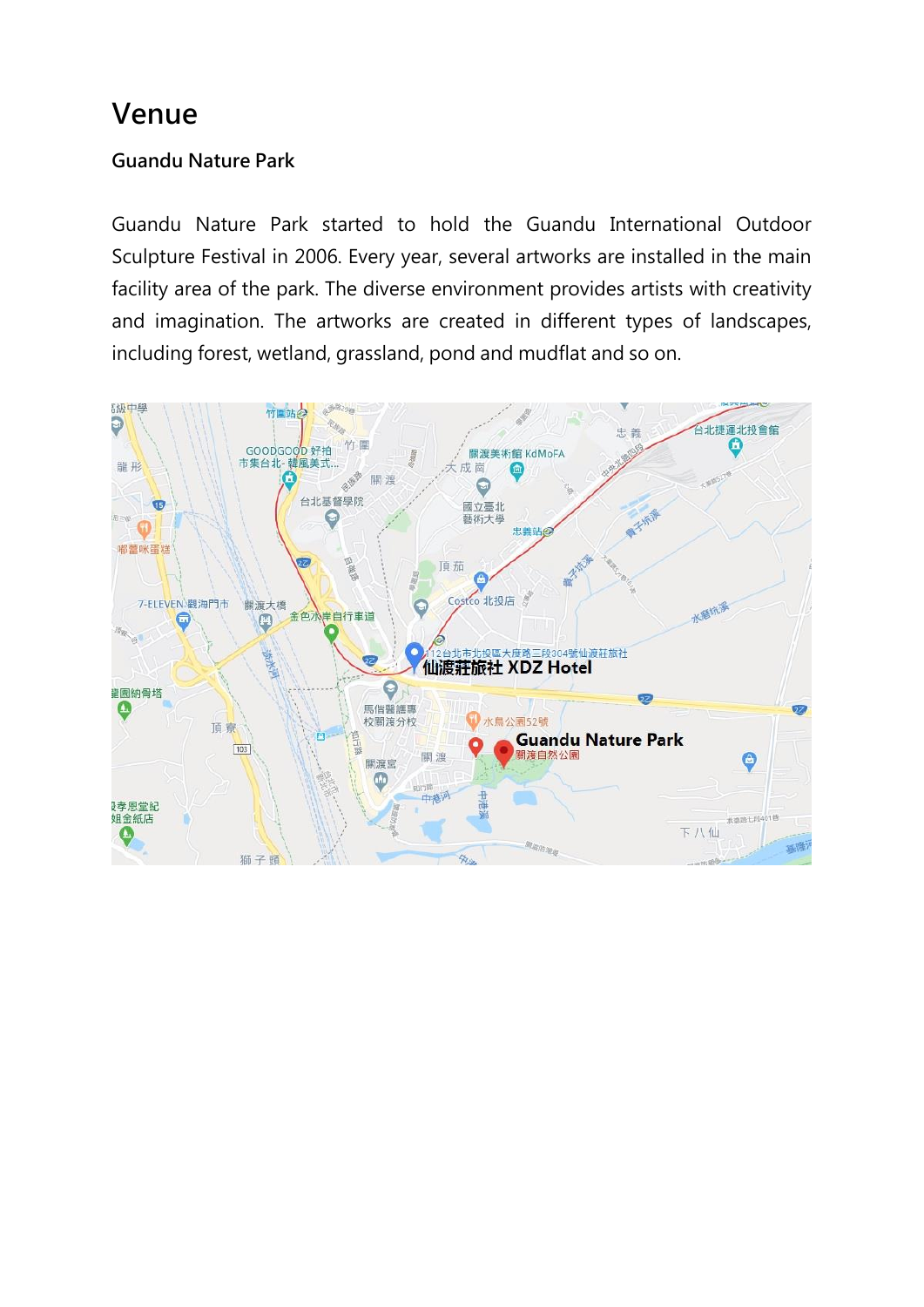Guandu Nature Park: https://gd-park.org.tw/ (3 Artworks)



Located at the junction of Tamsui River and Jilong River, Guandu Nature Park is a nature park of wetland preservation with landscape consisting of an integrated wetland environment of swamp and pond. It is an important pass-by stop for migratory birds in their annual migration route. Hence, it has

been recognized by Birdlife International as an "Important Bird Area" (IBA). The Park, authorized by Taipei City Government, is currently administered under the Wild Bird Society of Taipei (WBST) and devotes care to wetland and wild birds' conservation.

We will select 3 artists to create his/her artwork in the Main Area of Guandu Nature Park. Main Area is the region of the Park which opens for the public with admission hours and fees. It includes the Nature Center, bird watching cabins, ponds, trails, and other educational facilities.

Other areas of the Park are preserved for birds and other wildlife which are restricted to public access. Visitors can observe wildlife via telescope or attend the guided tour arranged by the Park in order to visit the restricted areas. In addition, the Park has designed many environmental education programs that give opportunities to people to interact with nature and acknowledge the importance of environmental preservation.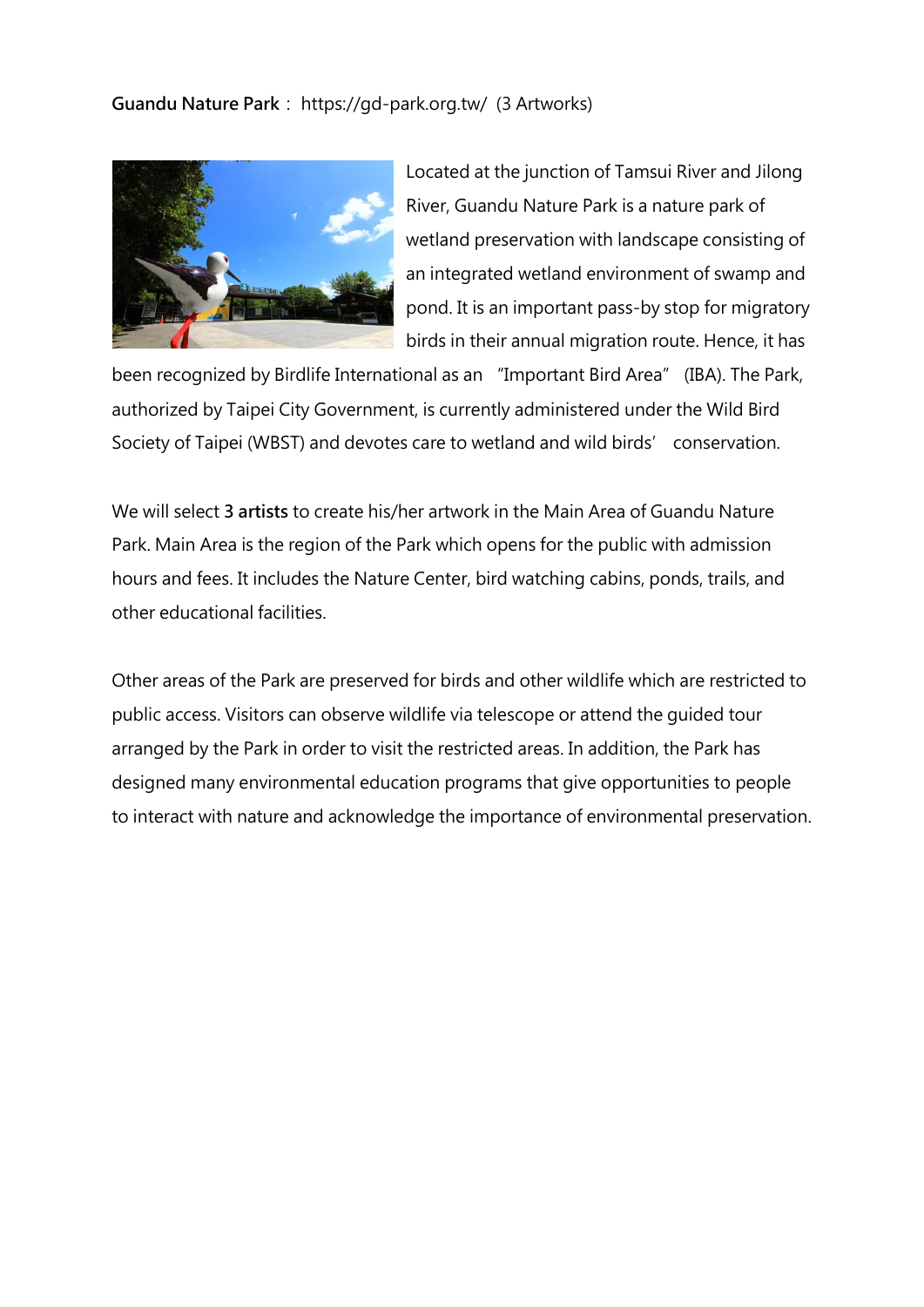Possible locations for artwork:



# Timetable

| Field Study<br>Period | Aug. 31                | Venue tour                     |
|-----------------------|------------------------|--------------------------------|
|                       | Sep. 01                | Field study                    |
|                       | Sep. 02                | <b>Art Proposal Discussion</b> |
| Residence<br>Period   | Oct. 10                | Artists Hotel check-in         |
|                       | Oct. 11-Nov. 04        | Period of installation         |
|                       | Nov. $05 \cdot$ Nov. 6 | <b>Opening Art Festival</b>    |
|                       | Nov. 07                | Artists depart                 |
| Exhibition<br>Period  | Nov. 05-Dec. 31        | End of the artwork exhibition  |

★ Off days (Mondays): Oct.17、Oct.24、Oct.31

★ Any change to the current timetable will be made in accordance with notifications from the organizer, and will be announced on the official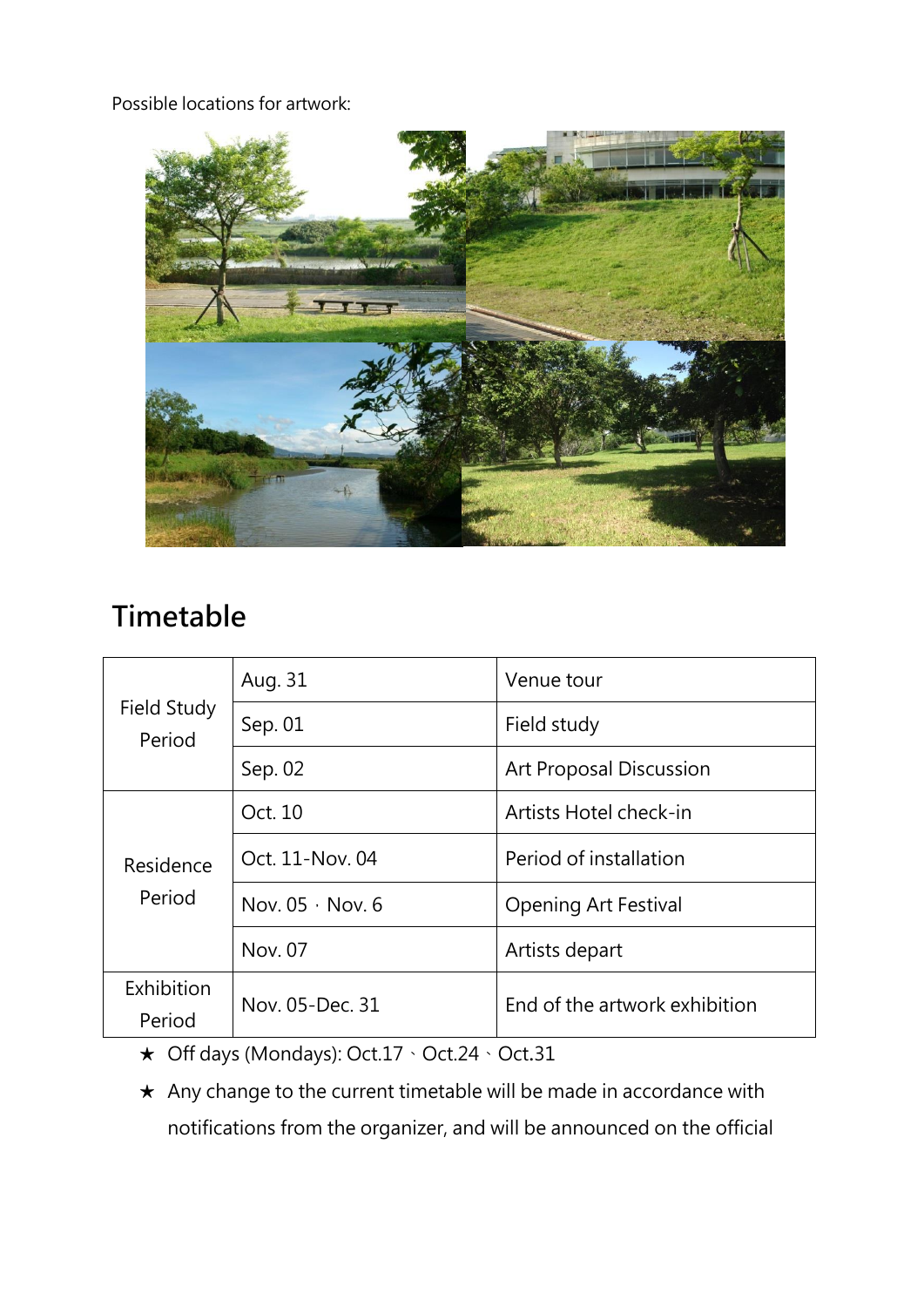website of Guandu Nature Park and Guandu International Nature Art Festival.

# **Qualifications**

- 1. **Only accept Local Artists (with ROC Nationality) and Foreign Artists who reside in Taiwan (with Alien Resident Certificate or Alien Permanent Resident Certificate).**
- 2. Artists should be interested in the relationship between nature, human, and environment and committed not to harm the environment during artwork creation.
- 3. Artists should have experiences in working with volunteers, local residents, or students. While working on their artworks, they should be able to spark interest of general public to participate in the process of such artistic creation.
- 4. For the foreign applicants, it is required to have basic English conversation skills to communicate with the staff of Guandu Nature Park and the ability to mingle with other artists, local residents, and students.
- 5. Group application is allowed. However, the organizer will offer only one funding (see below) for the group. Artists should agree to share all the funding & support without disputes.

# **How To Apply**

We sincerely welcome artists to take part in this annual event. Deadline for proposal submission is July 30, 2022. The proposals can be written in either English or Chinese. Please make sure that you have the following documents ready, and submit via email at this address: [festival@gd-park.org.tw](mailto:festival@gd-park.org.tw)

### Required Documents :

We will only be accepting DOC or PDF files for document files and JPG and JPEG files for your image files. The size of each image file should be between 500KB-1MB.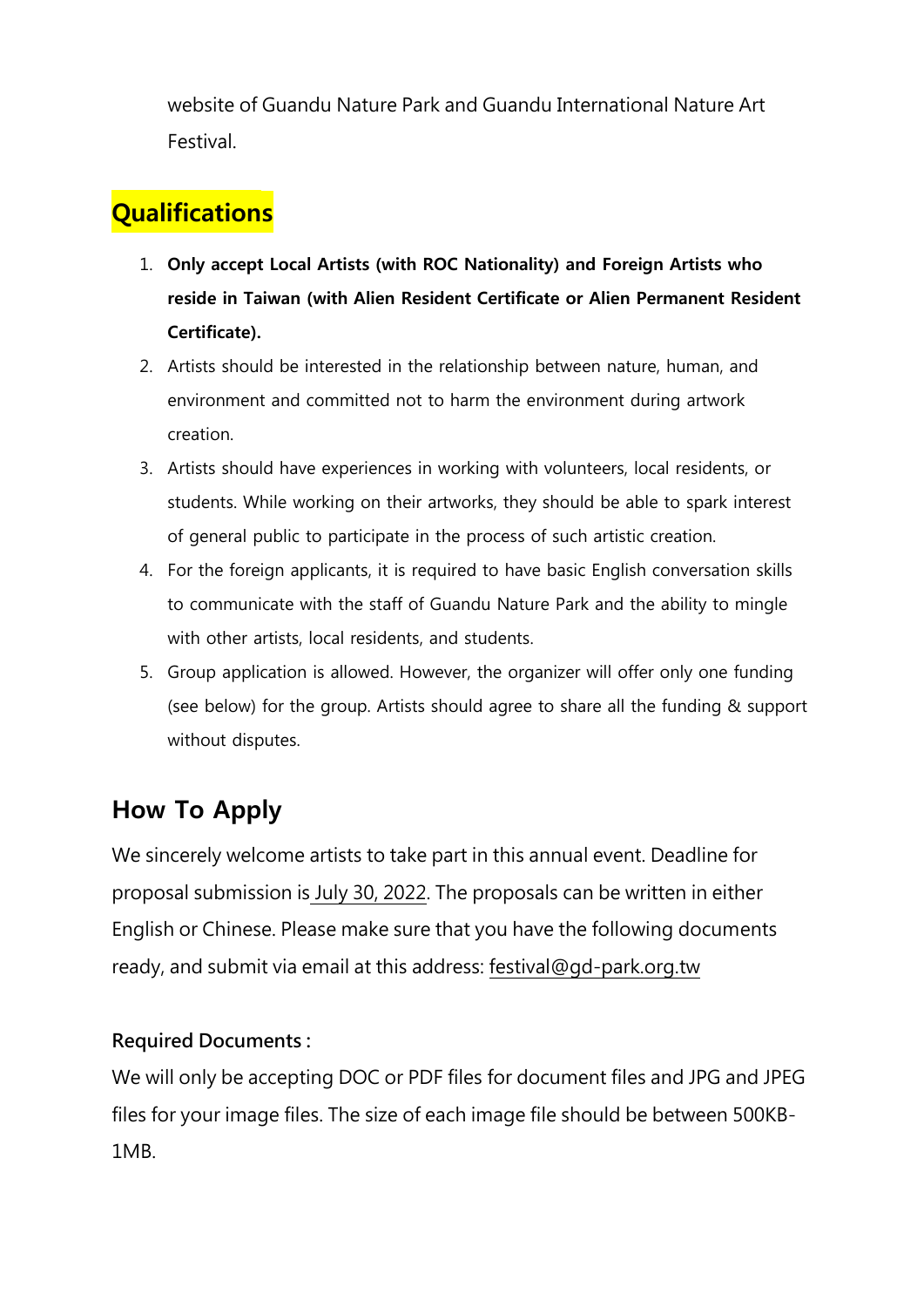#### A. Details of Proposal should include:

- 1. **Your motivations.** Explain why you want to apply for our event and the specific environment issues that you care about. (max. 1 page).
- 2. **An artwork proposal.** Include a brief description and a simple sketch or computer graphics. Drafts of your work including estimated size of the creation and materials needed. Artists can refine or modify their proposal to fit the space after the field study and site observation.
- 3. **Public interactivity.** Artists should design a public interactivity (workshop, performance, or any type of activity) to be implemented during the opening weekend.

#### B. Self-Introduction should include:

- 1. **Personal CV.** Include your background and experience, awards, and past exhibitions. Be sure to include your full name, current mailing address, phone number, and nationality.
- 2. **A portfolio of your previous artworks.** Please introduce 6 of your previous related works with details of title, date of completion, the material used, and venue where they were exhibited.
- \* Proposal completeness will be taken into serious consideration during the judging process.
- \* Submission will not be returned.
- \* The design should be new or original, not previously published or used in any country before the date of application for registration. Artists that enter with work that is not their original creation will be disqualified.

# **Funding**

- 1. **Artist's fee NTD\$ 80,000**. According to the income tax law in Taiwan, the organizer will deduct tax from the payment based on the applicable rate (e.g. 20% for non-resident) stipulated in the law. Therefore the actual amount the artists receive will be less than NTD\$ 80,000. The organizer will pay this fee in New Taiwan Dollars in cash.
- 2. **Transportation.** Provide transportation fees (Domestic Flight, Taiwan High-Speed Rail, Taiwan railway, Bus, Metro, etc., the receipts must be retained) for domestic and foreign artists from artist's residency place to Hotel. The reimbursement does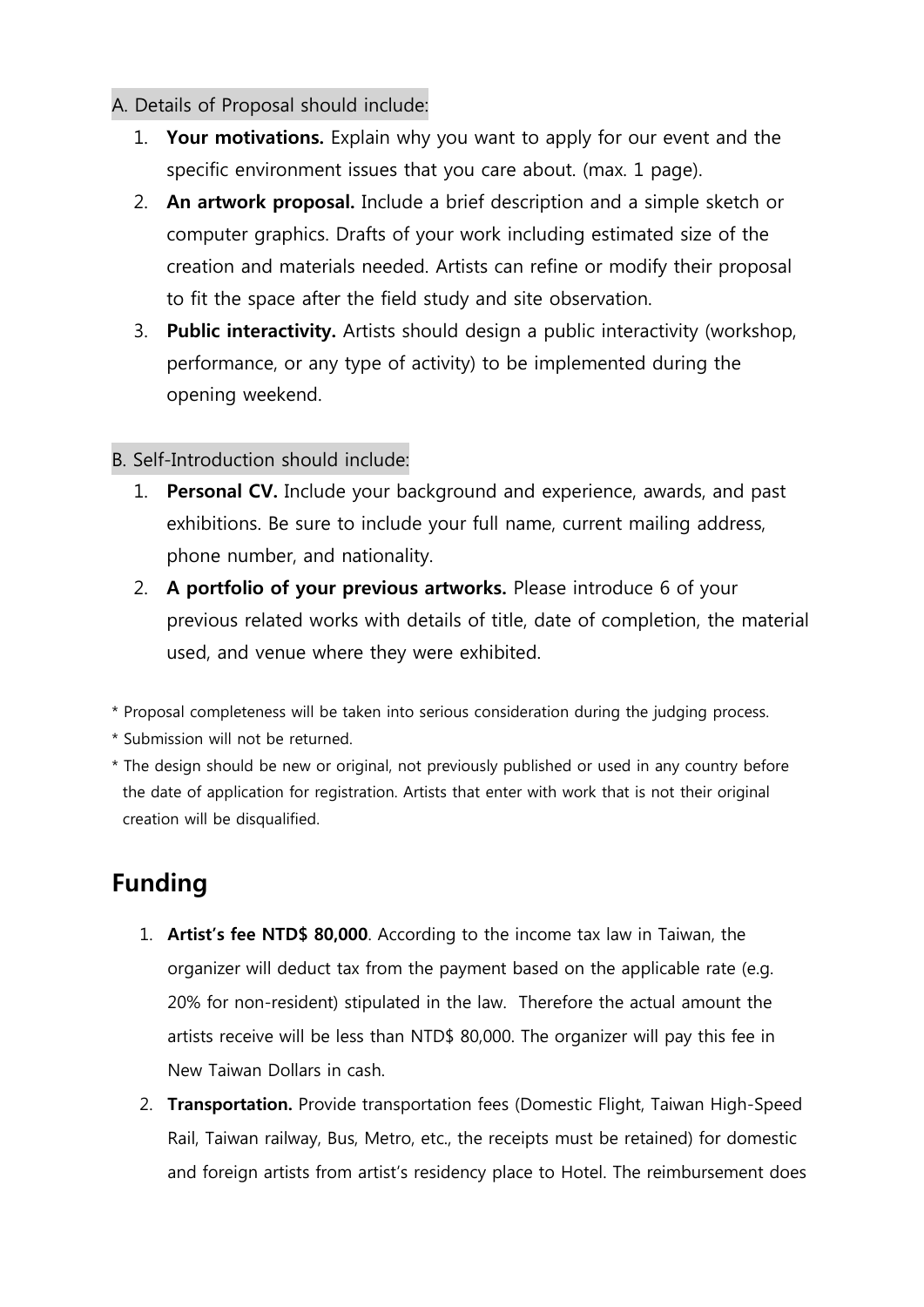not include the costs associated with passport & visa expenses. Artist will have to book the ticket and pay the fee in advance by him/herself. The organizer will pay the reimbursement by New Taiwan Dollars in cash after artist's arrival in Guandu.

- 3. **Pick-up/drop-off service** will be provided. However, artists who plan to have personal trips in Taiwan after the residency will have to take care of the transportation by themselves.
- 4. **Accommodation**. From October 10, 2022 (check-in) to November 07, 2022 (check-out). Each artist will receive accommodation in a single room with individual bathroom. For anyone accompany the artist, an additional bed will be charged by the hotel accordingly.
- 5. **Materials support**. The organizer will assist to collect on-site natural materials (e.g. reed, wood, stone, bamboo, leaf etc.) or recycled objects. The organizer has a shared budget for all artists for purchasing materials like hemp ropes, eco-paints, bamboo etc. Artists who need to purchase materials must consult with the curator first.
- 6. **Meals**. Lunch will be provided by Guandu Nature Park every working day. Breakfast and dinners will not be provided. The average cost for a meal in Taiwan is around NTD 80- 300.
- 7. **Local transport.** Artists can use the public transport system such as metro, bus, or public bike to shuttle between the hotel and the Park to travel around Taipei. The organizer will provide artists [EasyCard](https://www.easycard.com.tw/en/) with pre-stored value.

### **Guidelines & Requirements**

- 1. Use only environmentally friendly materials.
- 2. Use local materials first.
- 3. Stability and safety: Safety is our first priority. The artwork should be made to last at least 3 months or longer. It should also be designed to weather gracefully over time and reveal the different stages as it decays. For safety concerns, the Park reserves the right to dispose or dismantle the artwork.
- 4. Community involvement: Artists will work with volunteers and local residents to create their artworks. Public participation is one of the key elements of this event.